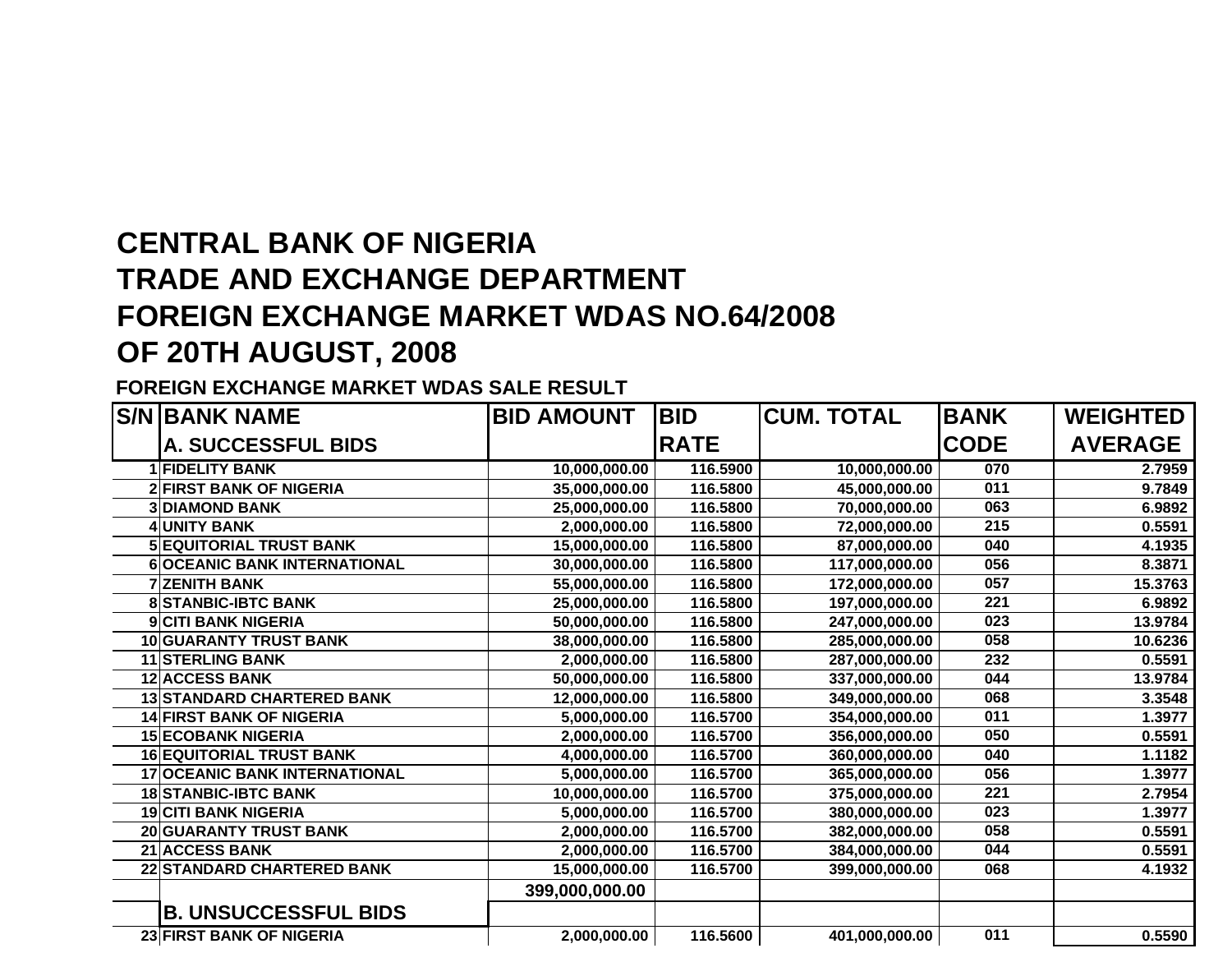| <b>24 OCEANIC BANK INTERNATIONAL</b> | 5,000,000.00   | 116.5600 | 406,000,000.00 | 056 | 1.3976   |
|--------------------------------------|----------------|----------|----------------|-----|----------|
| <b>25 CITI BANK NIGERIA</b>          | 2,000,000.00   | 116.5600 | 408.000.000.00 | 023 | 0.5590   |
| <b>26 GUARANTY TRUST BANK</b>        | 1,000,000.00   | 116.5600 | 409,000,000.00 | 058 | 0.2795   |
| <b>27 ACCESS BANK</b>                | 1,000,000.00   | 116,5600 | 410,000,000.00 | 044 | 0.2795   |
| <b>28 STANBIC-IBTC BANK</b>          | 5,000,000.00   | 116,5500 | 415,000,000.00 | 221 | 1.3975   |
| <b>29 STANDARD CHARTERED BANK</b>    | 2,000,000.00   | 116.5100 | 417,000,000.00 | 068 | 0.5588   |
|                                      | 18,000,000.00  |          |                |     |          |
| <b>TOTAL</b>                         | 417,000,000.00 |          |                |     | 116,5778 |

#### **BANKS' BDC CASH REQUEST**

| <b>S/N BANK NAME</b>                | <b>BID AMOUNT</b> | <b>BID</b>  | <b>CUM. TOTAL</b> | <b>BANK</b> |
|-------------------------------------|-------------------|-------------|-------------------|-------------|
| <b>A. SUCCESSFUL BIDS</b>           |                   | <b>RATE</b> |                   | <b>CODE</b> |
| <b>1 FIDELITY BANK</b>              | 2,000,000.00      | 116.5900    | 2,000,000.00      | 070         |
| <b>2 UNITY BANK</b>                 | 2,000,000.00      | 116.5800    | 4,000,000.00      | 215         |
| <b>3 ECOBANK NIGERIA</b>            | 2,000,000.00      | 116.5800    | 6,000,000.00      | 050         |
| <b>4 BANK PHB</b>                   | 2,000,000.00      | 116.5800    | 8,000,000.00      | 082         |
| <b>5 SKYE BANK</b>                  | 2,000,000.00      | 116.5800    | 10,000,000.00     | 076         |
| <b>6 EQUITORIAL TRUST BANK</b>      | 2,000,000.00      | 116,5800    | 12,000,000.00     | 040         |
| <b>7 OCEANIC BANK INTERNATIONAL</b> | 2,000,000.00      | 116.5800    | 14,000,000.00     | 056         |
| <b>8 FIRST INLAND BANK</b>          | 2,000,000.00      | 116,5800    | 16,000,000.00     | 085         |
| <b>9 UNION BANK OF NIGERIA</b>      | 2,000,000.00      | 116.5800    | 18,000,000.00     | 032         |
| <b>10 ACCESS BANK</b>               | 2,000,000.00      | 116,5800    | 20,000,000.00     | 044         |
| <b>11 INTERCONTINENTAL BANK</b>     | 2,000,000.00      | 116.5800    | 22,000,000.00     | 069         |
| <b>TOTAL</b>                        | 22,000,000.00     |             |                   |             |

### **SUMMARY FOR WDAS NO.64/2008 OF 20TH AUGUST, 2008**

 **AMOUNT OFFERED US\$80,000,000.00 AMOUNT SOLD AT WDAS US\$399,000,000.00 AMOUNT SOLD AT BDC US\$22,000,000.00**